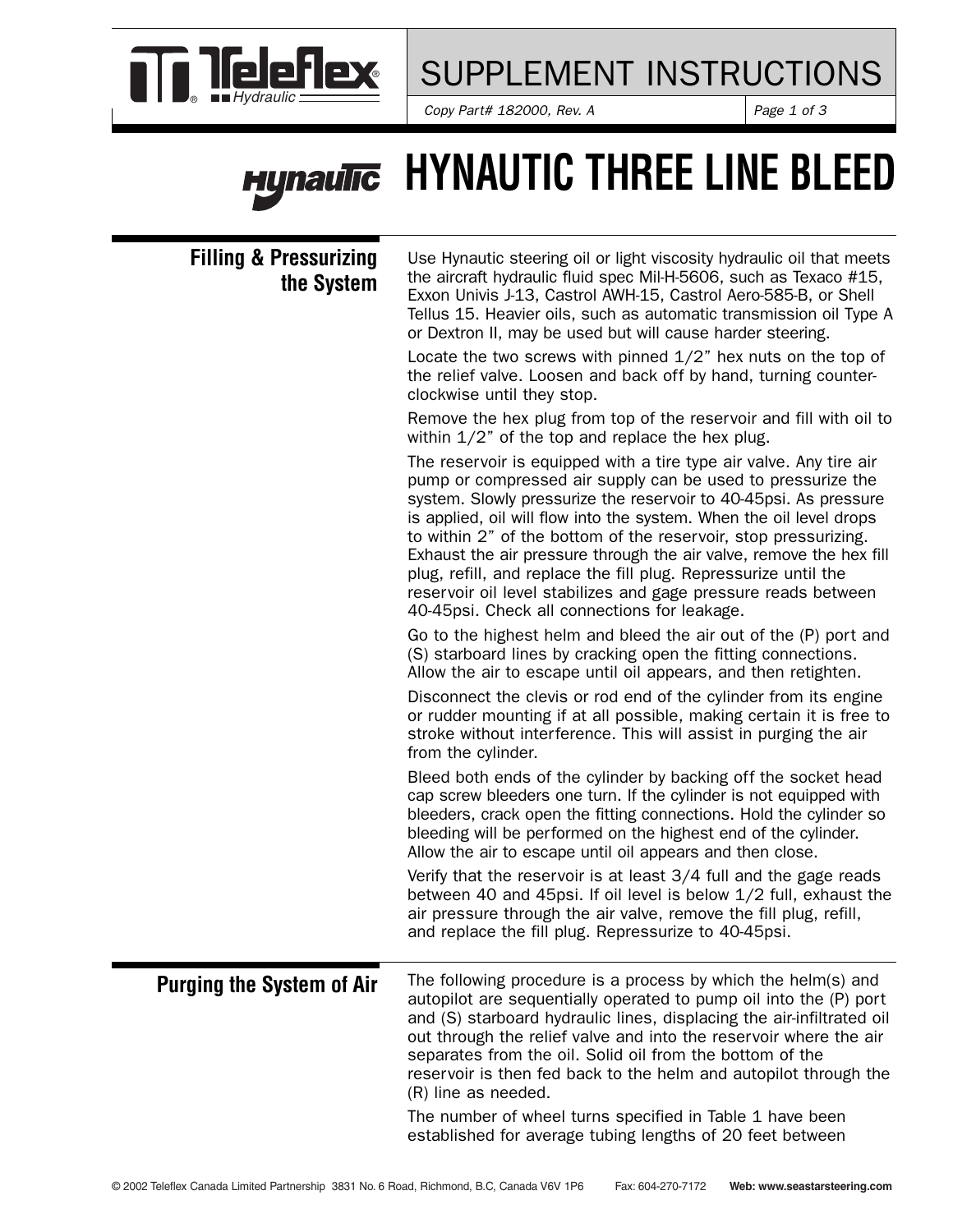

## SUPPLEMENT INSTRUCTIONS

*Copy Part# 182000, Rev. A* Page 2 of 3

|                     | components. If tubing lengths exceed 20 feet, increase the<br>number of turns by 2 for every extra foot of tubing length.<br>Go to the highest helm and turn slowly (2 to 3 sec/rev.) 60<br>times in one direction.<br>Repeat Step 1 at each successively lower helm and autopilot.                                         |  |  |  |  |
|---------------------|-----------------------------------------------------------------------------------------------------------------------------------------------------------------------------------------------------------------------------------------------------------------------------------------------------------------------------|--|--|--|--|
| <b>NOTICE</b>       | Purging air form a hydraulic autopilot is accomplished by setting<br>a course on the autopilot to the same direction you are steering<br>the helm(s). If you are steering the helm(s) to the starboard<br>(clockwise) direction, set a starboard course heading on the<br>autopilot and allow it to run for 1 to 2 minutes. |  |  |  |  |
|                     | Once more, crack the bleeders at the cylinder. If bleeders are<br>not available, crack the fittings at the appropriate ends and<br>allow the air to bleed out. Retighten when solid oil appears.                                                                                                                            |  |  |  |  |
|                     | Check the reservoir pressure and oil level. If oil level is below<br>the half full mark, exhaust the air pressure through the air<br>valve, remove the oil fill plug, refill, and replace fill plug.<br>Repressurize to 40-45psi.                                                                                           |  |  |  |  |
|                     | Go to the highest helm and turn the wheel slowly 60 turns in<br>the Opposite direction. Repeat at each successively lower helm<br>and autopilot.                                                                                                                                                                            |  |  |  |  |
|                     | Close the two relief valve screws with pinned hex nuts by turning<br>clockwise, and snug with a wrench.                                                                                                                                                                                                                     |  |  |  |  |
| <b>WARNING</b><br>4 | Loss of steering will occur if the relief valve screws are not<br>closed when securing these screws with a wrench, do not apply<br>heavy force or damage to the screw and relief valve will result.                                                                                                                         |  |  |  |  |
|                     |                                                                                                                                                                                                                                                                                                                             |  |  |  |  |
|                     | Go to a helm station and turn in one direction until a hardover is felt.                                                                                                                                                                                                                                                    |  |  |  |  |
|                     | Go to the cylinder and open the bleeder or crack the fitting at<br>the end of the cylinder that the rod is extended from, closing<br>when solid oil appears.                                                                                                                                                                |  |  |  |  |
|                     | Again go to a helm station and turn now in the opposite<br>direction until a hardover is felt.                                                                                                                                                                                                                              |  |  |  |  |
|                     | Go to the cylinder and bleed until solid oil appears at the<br>opposite end of the cylinder previously bled and the reclose.                                                                                                                                                                                                |  |  |  |  |
|                     | Verification of a complete purge is accomplished by rotating the<br>helm and achieving, within 1/2 turn, the corresponding number<br>of turns hardover to hardover shown on Table 1. An excessive<br>number of turns indicates air in the system and Steps 1-10<br>must be repeated.                                        |  |  |  |  |
|                     | To verify relief operation and system integrity, go to a helm and<br>turn past hardover, forcing oil over the relief valve for a turn or<br>two at each hardover position. A squeak may be heard as the<br>relief valve unloads.                                                                                            |  |  |  |  |